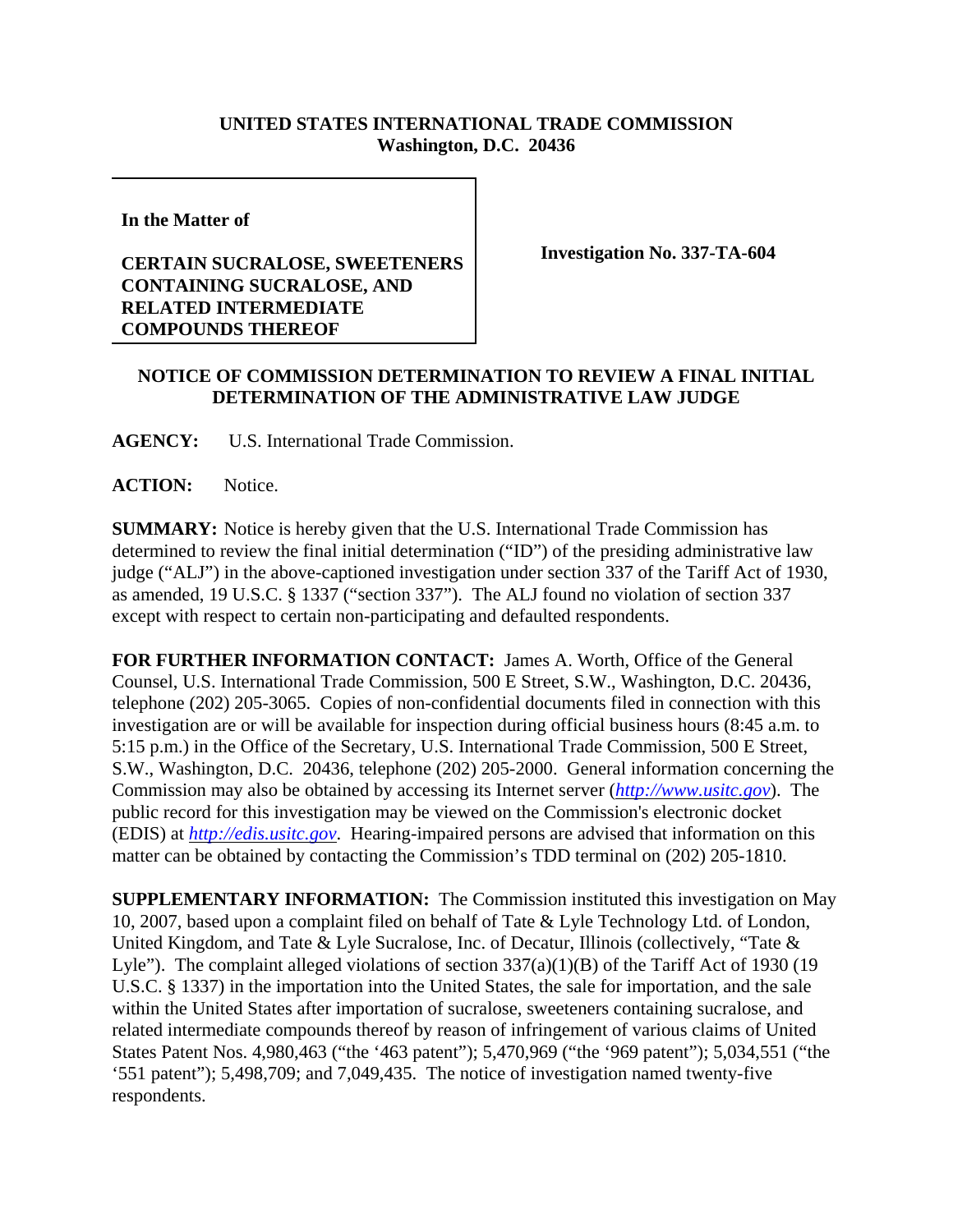On August 15, 2007, the Commission issued notice of its determination not to review an ID allowing JK Sucralose, Inc. to intervene as a respondent to the investigation. On August 30, 2007, the Commission issued notice of its determination not to review an ID terminating the investigation with respect to ProFood International Inc. on the basis of a consent order. On October 3, 2007, the Commission issued notice of its determination not to review an ID adding Heartland Sweeteners, LLC as a respondent to the investigation.

 On September 22, 2008, the presiding administrative law judge issued a final initial determination ("final ID") finding no violation of section 337 in the above-identified investigation (with the exception of certain non-participating and defaulted respondents).

On October 6, 2008, Tate & Lyle, four sets of respondents, and the Commission investigative each filed a petition for review. On October 14, 2008, each filed a response.

Having examined the final ID, the petitions for review, the responses thereto, and the relevant portions of the record in this investigation, the Commission has determined to review the final ID in its entirety.

The Commission requests briefing based on the evidentiary record on the issues on review. The Commission is particularly interested in responses to the following questions:

(1) Regarding the issue of whether 19 U.S.C.  $\S$  1337(a)(1)(B)(ii) extends to the '551, '969, and '463 patents: Is this issue a matter of jurisdiction or does it go to the merits of whether there is a violation of section 337? Does the exclusion order in the investigation which was the subject of *In re Northern Pigment Co.*, 71 F.2d 447, 22 CCPA 166 (1934) suggest that § 1337(a)(1)(B)(ii) has the same scope as 35 U.S.C. § 271(g)?

(2) Would a sucralose product containing the tin catalyst that is addressed by the process claimed in the '551 patent be safe for human consumption and otherwise salable as a commercial product? In your response, please include a discussion of the testimony of Dr. Fraser-Reid at page 1874 of the transcript.

(3) Is there infringement of the asserted claims of the '463 patent under the doctrine of equivalents?

(4) Was the presence of 1',6'-dichlorosucrose-6-ester necessary to distinguish the asserted claims of the '463 patent from the prior art? Is it necessary to interpret the phrase "in situ" in the Mufti reference in order to determine the validity of the '463 patent?

(5) What proof would be necessary for Tate & Lyle to show infringement of the asserted claims of the '551 and '969 patents?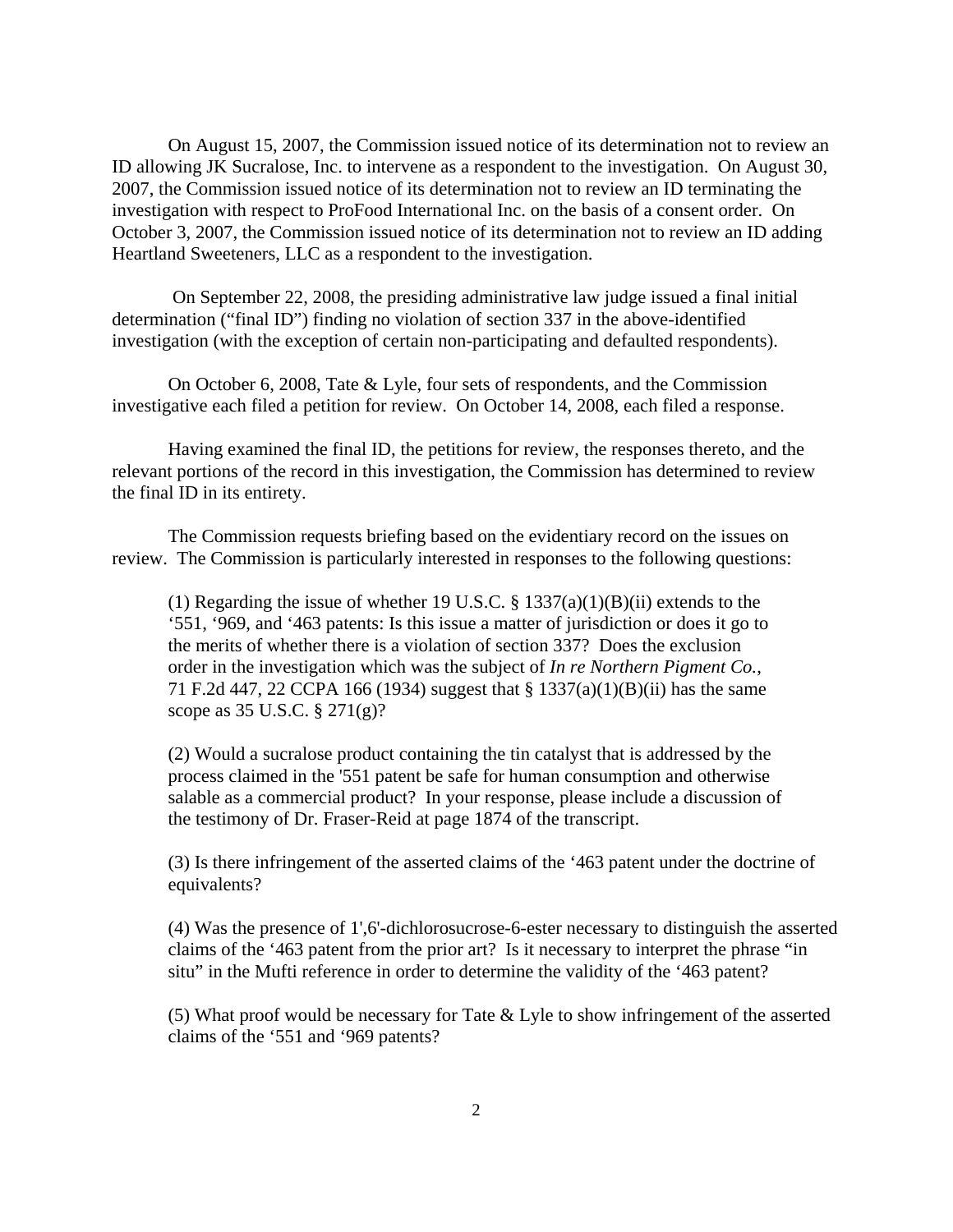(6) Are the asserted claims of the '551 and '969 patents invalid for obviousness in light of the use of organic tin catalysts in the prior art?

In connection with the final disposition of this investigation, the Commission may issue (1) an order that could result in the exclusion of the subject articles from entry into the United States, and/or (2) cease and desist orders that could result in respondents being required to cease and desist from engaging in unfair acts in the importation and sale of such articles. Accordingly, the Commission is interested in receiving written submissions that address the form of remedy, if any, that should be ordered. If a party seeks exclusion of an article from entry into the United States for purposes other than entry for consumption, the party should so indicate and provide information establishing that activities involving other types of entry either are adversely affecting it or are likely to do so. For background information, see the Commission Opinion, *In the Matter of Certain Devices for Connecting Computers via Telephone Lines*, Inv. No. 337-TA-360.

If the Commission contemplates some form of remedy, it must consider the effects of that remedy upon the public interest. The factors the Commission will consider include the effect that an exclusion order and/or cease and desist orders would have on (1) the public health and welfare, (2) competitive conditions in the U.S. economy, (3) U.S. production of articles that are like or directly competitive with those that are subject to investigation, and (4) U.S. consumers. The Commission is therefore interested in receiving written submissions that address the aforementioned public interest factors in the context of this investigation.

If the Commission orders some form of remedy, the President has 60 days to approve or disapprove the Commission's action. During this period, the subject articles would be entitled to enter the United States under a bond, in an amount to be determined by the Commission and prescribed by the Secretary of the Treasury. The Commission is therefore interested in receiving submissions concerning the amount of the bond that should be imposed.

**WRITTEN SUBMISSIONS:** The parties to the investigation are requested to file written submissions on the issues under review. The submissions should be concise and thoroughly referenced to the record in this investigation, including references to exhibits and testimony. Additionally, the parties to the investigation, interested government agencies, and any other interested persons are encouraged to file written submissions on the issues of remedy, the public interest, and bonding. Such submissions should address the ALJ's recommended determination on remedy and bonding. Complainant and the Commission investigative attorney are also requested to submit proposed remedial orders for the Commission's consideration. Complainant is requested to supply the expiration dates of the patents at issue and the HTSUS numbers under which the accused products are imported. The written submissions and proposed remedial orders must be filed no later than the close of business on December 5, 2008. Reply submissions must be filed no later than the close of business on December 12, 2008. No further submissions will be permitted unless otherwise ordered by the Commission.